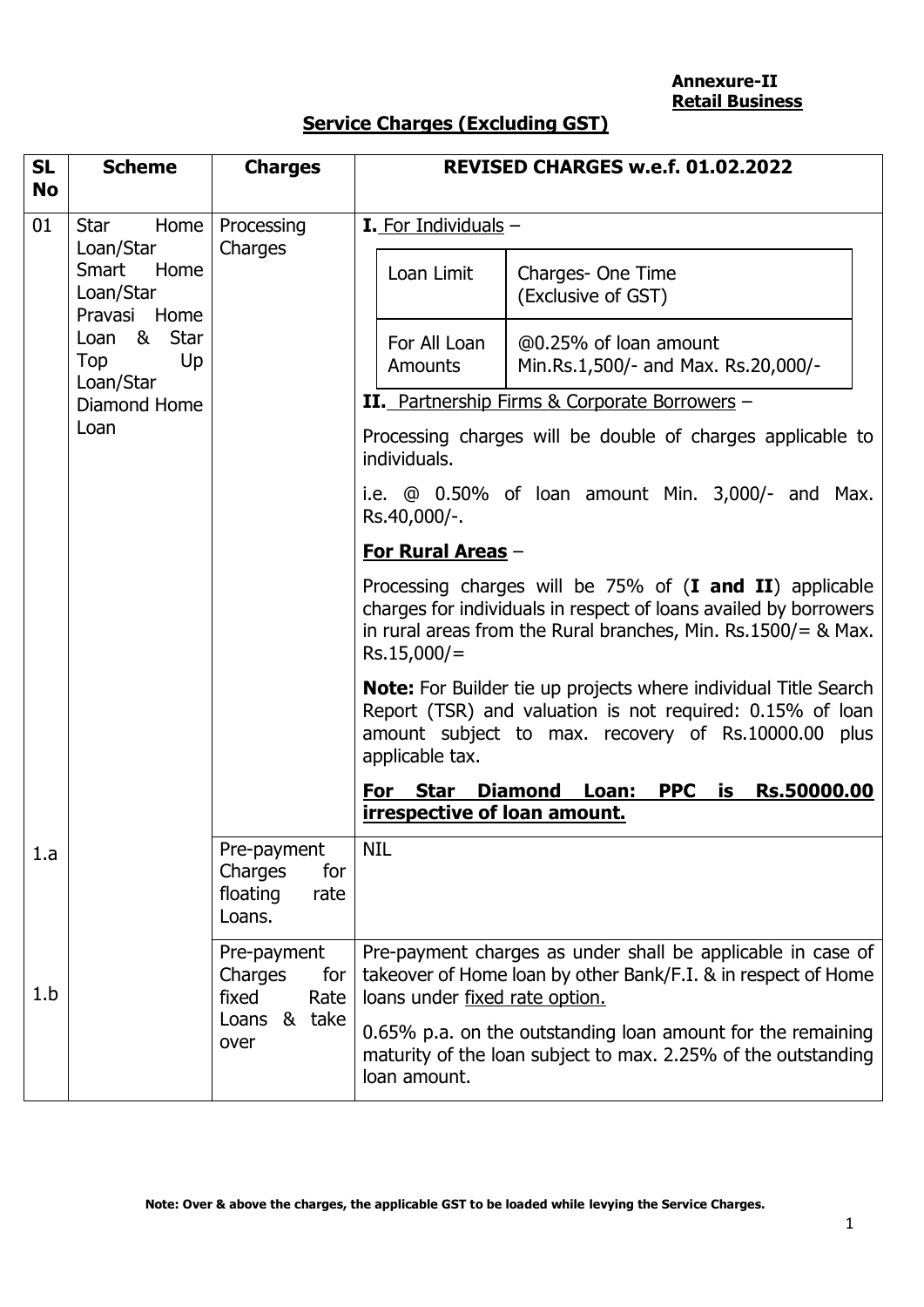| <b>SL</b><br><b>No</b> | <b>Scheme</b>                                                                               | <b>Charges</b>        | REVISED CHARGES w.e.f. 01.02.2022                                                                                                                            |                                                                        |             |
|------------------------|---------------------------------------------------------------------------------------------|-----------------------|--------------------------------------------------------------------------------------------------------------------------------------------------------------|------------------------------------------------------------------------|-------------|
| 1.c                    |                                                                                             | Conversion            | Conversion charge: NIL                                                                                                                                       |                                                                        |             |
|                        |                                                                                             | Charges               | Administrative charges: NIL                                                                                                                                  |                                                                        |             |
| 02                     | <b>Star</b><br>Loan                                                                         | Processing            | For Metro, Urban, Semi-urban & Rural area                                                                                                                    |                                                                        |             |
|                        | Against<br>Property                                                                         | Charges               | For Loan (Repayable by instalments)                                                                                                                          |                                                                        |             |
|                        |                                                                                             |                       | One time @ 1% of sanctioned loan amount Min. Rs.5,000/-<br>and Max. Rs.50,000/-.                                                                             |                                                                        |             |
|                        |                                                                                             |                       | For Mortgage OD (Reducible)                                                                                                                                  |                                                                        |             |
|                        |                                                                                             |                       | 0.50% of the Sanctioned limit min.Rs.5,000/- and                                                                                                             |                                                                        |             |
|                        |                                                                                             |                       | Max. Rs.30,000/- for $1^{st}$ year at the time of original sanction.                                                                                         |                                                                        |             |
|                        |                                                                                             |                       | 0.25% of the Reviewed limit min.Rs.2,500/- and                                                                                                               |                                                                        |             |
|                        |                                                                                             |                       | Max. Rs.15,000/- for subsequent years.                                                                                                                       |                                                                        |             |
|                        |                                                                                             |                       | For Mortgage OD (Not reducible)<br>0.50% of the Sanctioned/Reviewed limit min.Rs.5,000/- and<br>Max. Rs.30,000/- on annual basis.                            |                                                                        |             |
|                        | <b>Star</b><br>Loan<br>Against                                                              | Mortgage Fee          |                                                                                                                                                              |                                                                        |             |
|                        | Property                                                                                    |                       | Limit up to Rs.10 lakhs                                                                                                                                      |                                                                        | Rs.5,000/-  |
|                        |                                                                                             |                       | Limits exceeding Rs.10 lakhs & up to<br>Rs.1 Crore                                                                                                           |                                                                        | Rs.10,000/- |
|                        |                                                                                             |                       | Mortgage Loans over Rs.1.00 Crore<br>up to Rs.5.00 Crores.                                                                                                   |                                                                        | Rs.20,000/- |
| 03                     | Star<br>Personal                                                                            | Processing            |                                                                                                                                                              |                                                                        |             |
|                        | Star<br>Loan,<br>Holiday Loan &<br>Loan<br>to<br>Central/State<br>Govt.<br><b>Employees</b> | Charges               | <b>Salaried/ECS available</b>                                                                                                                                | <b>Non-Salaried</b>                                                    |             |
|                        |                                                                                             |                       | One time $@0.50\%$ of loan<br>amount Min. Rs.500/- and<br>Max. Rs.2500/-                                                                                     | One time @ 1.00% of loan<br>amount Min. Rs.750/- and<br>Max. Rs.5000/- |             |
|                        |                                                                                             |                       | No processing charges for Senior Citizen (60 years & above)                                                                                                  |                                                                        |             |
| 04                     | Star Pensioner<br>Loan                                                                      | Processing<br>Charges | a) No processing charges for Senior Citizens (Age 60 years<br>& above)<br>b) For others- One time @ 0.50% of loan amount Min.<br>Rs.250/- and Max. Rs.1000/- |                                                                        |             |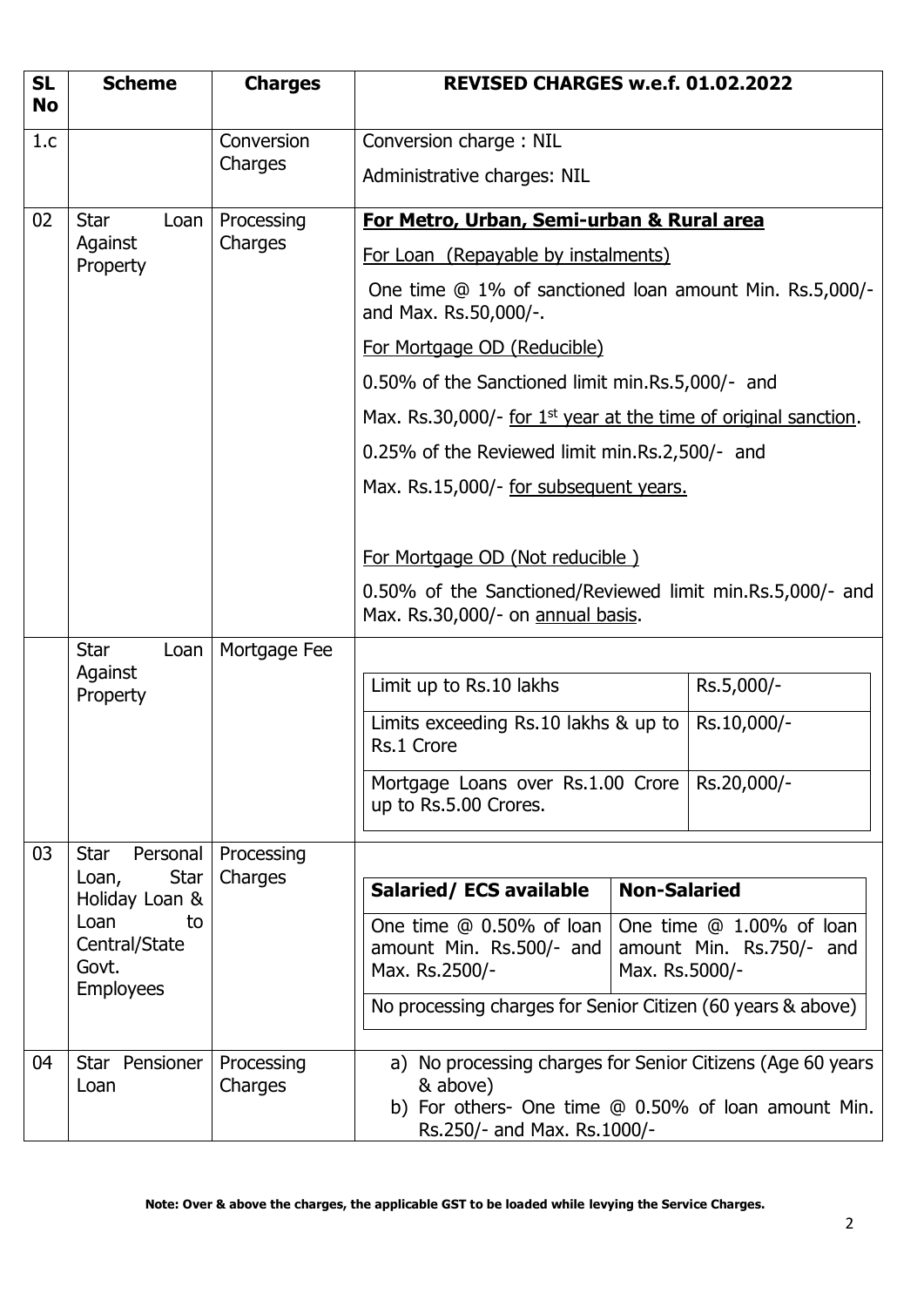| <b>SL</b><br><b>No</b> | <b>Scheme</b>          | <b>Charges</b>                                                                                                    | REVISED CHARGES w.e.f. 01.02.2022                                                                                                                                                                                                                                                                                                                                                                                    |                                                                  |  |  |
|------------------------|------------------------|-------------------------------------------------------------------------------------------------------------------|----------------------------------------------------------------------------------------------------------------------------------------------------------------------------------------------------------------------------------------------------------------------------------------------------------------------------------------------------------------------------------------------------------------------|------------------------------------------------------------------|--|--|
| 05                     | Vehicle<br><b>Star</b> | Processing                                                                                                        | (a) For Individuals $-$                                                                                                                                                                                                                                                                                                                                                                                              |                                                                  |  |  |
|                        | Loan                   | Charges                                                                                                           | For New Four Wheeler<br>Loan                                                                                                                                                                                                                                                                                                                                                                                         | 0.25%<br>of<br>Min.<br>limit,<br>Rs.1000/-, Max. Rs.5000/-       |  |  |
|                        |                        |                                                                                                                   | For New Two wheeler/2nd<br>hand vehicles (both $2/4$<br>wheeler)                                                                                                                                                                                                                                                                                                                                                     | 1% of loan amount minimum<br>Rs.500/-<br>and<br>Max.Rs.10,000/-. |  |  |
|                        |                        |                                                                                                                   | No processing charges for Senior citizens, Retired employees<br>of the Bank and pensioners drawing pension from our Bank.                                                                                                                                                                                                                                                                                            |                                                                  |  |  |
|                        |                        |                                                                                                                   | (b) For Partnership firms/Corporates -                                                                                                                                                                                                                                                                                                                                                                               |                                                                  |  |  |
|                        |                        |                                                                                                                   | Processing charges will be double that of applicable to<br>individuals.                                                                                                                                                                                                                                                                                                                                              |                                                                  |  |  |
|                        |                        |                                                                                                                   | For Rural areas -                                                                                                                                                                                                                                                                                                                                                                                                    |                                                                  |  |  |
|                        |                        |                                                                                                                   | Processing charges will be 75% of (a and b) that applicable for<br>individual borrowers, subject to minimum of Rs.500/- in<br>respect of loan availed by borrowers from rural areas/ from<br>rural branches.                                                                                                                                                                                                         |                                                                  |  |  |
| 06                     | Star Education         | Processing                                                                                                        | No processing charges.<br>a) No Processing charges - for study in India.<br>b) For study abroad : Processing charges Rs.5,000/-<br>(Processing charge excluding GST to be refunded once<br>actual loan is availed. Applicant/s to be suitably advised<br>about this condition at the time of submission of application<br>and consent letter to be obtained from the applicant/s to<br>avoid dispute at later stage) |                                                                  |  |  |
|                        | Loan                   | charges                                                                                                           |                                                                                                                                                                                                                                                                                                                                                                                                                      |                                                                  |  |  |
|                        |                        |                                                                                                                   | Student applicant may be required to pay fee/charges, if any,                                                                                                                                                                                                                                                                                                                                                        |                                                                  |  |  |
|                        |                        | <u>levied by third party service providers who operate common</u><br>portal for lodging loan applications set up. |                                                                                                                                                                                                                                                                                                                                                                                                                      |                                                                  |  |  |
|                        |                        |                                                                                                                   | One time charges for any Deviations from the Scheme norms<br>including approval of courses outside scheme -                                                                                                                                                                                                                                                                                                          |                                                                  |  |  |
|                        |                        |                                                                                                                   | Up to Rs.4.00 lacs                                                                                                                                                                                                                                                                                                                                                                                                   | Rs.500/-                                                         |  |  |
|                        |                        |                                                                                                                   | Over Rs.4.00 lacs up to Rs.7.50<br>lacs                                                                                                                                                                                                                                                                                                                                                                              | Rs.1,500/-                                                       |  |  |
|                        |                        |                                                                                                                   | Over Rs.7.50 lacs up to Rs.20.00<br>lacs                                                                                                                                                                                                                                                                                                                                                                             | Rs.3,000/-                                                       |  |  |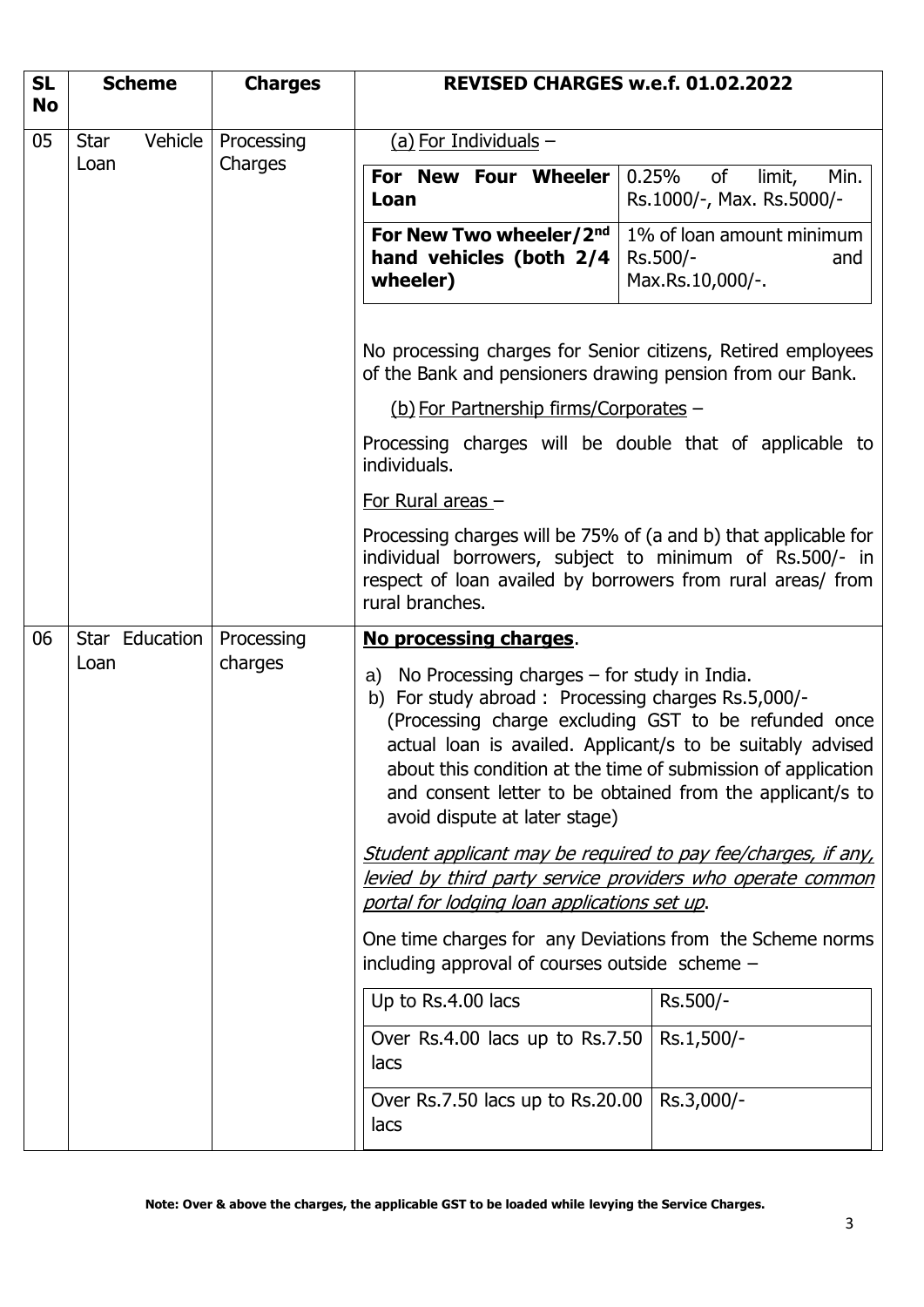| <b>SL</b><br><b>No</b> | <b>Scheme</b>            | <b>Charges</b>        | REVISED CHARGES w.e.f. 01.02.2022                                                                                                                    |
|------------------------|--------------------------|-----------------------|------------------------------------------------------------------------------------------------------------------------------------------------------|
| 07                     | Doctor Plus              | Processing<br>charges | 50% concession in charges as applicable to members of<br>public for Personal Loan and Vehicle loan.                                                  |
| 08                     | <b>EMD Scheme</b>        | Processing<br>charges | One time Rs.500/- per application.                                                                                                                   |
| 09                     | Reverse<br>Mortgage Loan | Processing<br>charges | One time 0.25% of the sanction limit, minimum Rs.1500/- and<br>maximum Rs.10000/-.                                                                   |
| 10                     | Star IPO                 | Processing<br>Charges | 1.00% of limit sanctioned min. Rs.1000/- and max. Rs.5000/-<br>per account to be recovered at the time of sanction of limit<br>and at annual review. |

### **Special Note :**

### i. **Charges to be borne by the borrower for** :–

- a) Valuation of property from Bank's approved valuer;
- b) Obtention of Title Clearance Report from Advocate on Bank's approved panel;
- c) Registration of charges with the office of the Sub-Registrar (wherever applicable);
- d) Registration of charge with ROC (wherever applicable), etc., to be borne by the borrower;
- e) Stamping charges for execution of documents;
- f) Creation of charge on assets to be charged to the Bank etc.
- ii. Premia for Insurance of property/assets charged to the bank to be borne by the borrower.
- iii. No Inspection charges on Retail Loan Schemes. However, actual out of pocket expenses to be recovered from the borrower.
- iv. **Credit Information Report charges: Rs.50/- for each report, on all retail loans where CIBIL or Experian or Equifax or CRIF Highmark is generated. If reports of all four CIC is generated, branch to collect charges for all the four reports i.e. Rs.200.00 is to be collected upfront/through SB/CD account.**(Additional Rs.50/- for furnishing a copy of Credit Information report obtained from CIC to the applicant, at his request).
- v. **CERSAI registration Charges: As per Annexure I.**
- vi. **Processing charges waived for staff members as per HO BC 98/56 dated 29.06.2004.**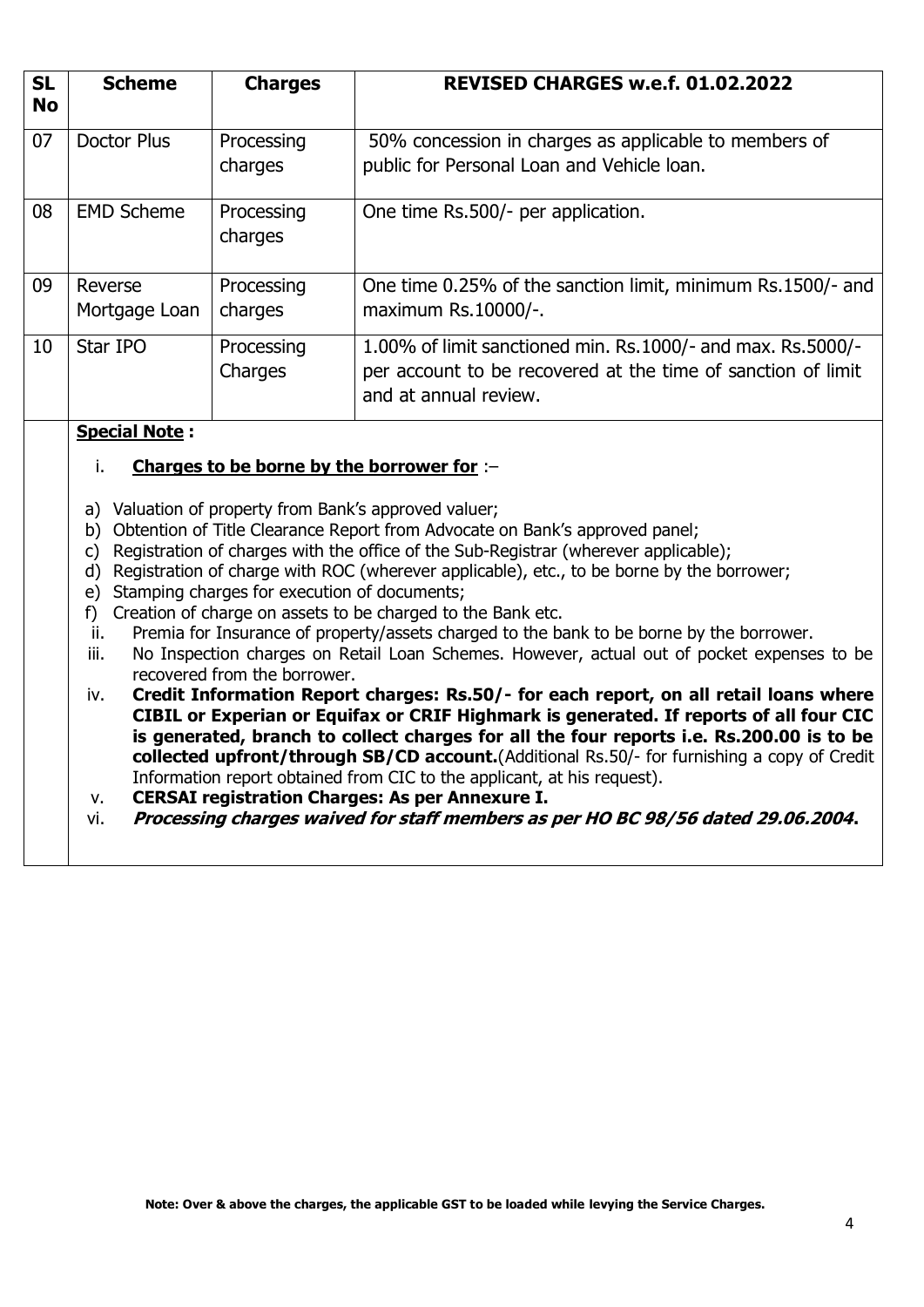## **CERSAI registration Charges (Annexure-X)**

## **Fee Chargeable as specified in the Table under rule 7**

| <b>SL</b><br><b>No</b> | <b>Nature of transaction to be</b><br><b>Register</b>                                                                                                                                                                                                      | <b>Rule</b>                                                           | Form.               | Amount of fee payable*** (No Change)                                                                                                                                                                                                    |
|------------------------|------------------------------------------------------------------------------------------------------------------------------------------------------------------------------------------------------------------------------------------------------------|-----------------------------------------------------------------------|---------------------|-----------------------------------------------------------------------------------------------------------------------------------------------------------------------------------------------------------------------------------------|
| 1.                     | <b>Particulars</b><br>of<br>creation<br>or<br>modification of security interest by<br>way of mortgage by deposit of title<br>deeds.                                                                                                                        | Sub-rule (2)<br>of rule 4.                                            | Form<br>I           | Rs.100/- for creation and for any subsequent<br>modification of security interest for a loan<br>above Rs.5 lakh.<br>For a loan up to Rs.5 lakh, the fee would be<br>Rs.50/- for both creation and modification of<br>security interest. |
| 2.                     | <b>Particulars</b><br>of<br>creation<br>or<br>modification of security interest by<br>way of mortgage of immovable<br>property other than by deposit of<br>title deeds                                                                                     | Sub-rule<br>(2A) of rule<br>4.                                        | Form I              | Rs.100/- for creation and for any subsequent<br>modification of security interest for a loan<br>above Rs.5 lakh.<br>For a loan up to Rs.5 lakh, the fee would be<br>Rs.50/- for both creation and modification of<br>security interest. |
| 3.                     | <b>Particulars</b><br>of<br>creation<br><b>or</b><br>modification of security interest in<br>hypothecation of<br>plant<br>and<br>machinery, stocks, debt including<br>book debt or receivables, whether<br>existing or future.                             | Sub-rule<br>(2B) of rule<br>4.                                        | Form I              | Rs.100/- for creation and for any subsequent<br>modification of security interest for a loan<br>above Rs.5 lakh.<br>For a loan up to Rs.5 lakh, the fee would be<br>Rs.50/- for both creation and modification of<br>security interest. |
| 4.                     | of<br><b>Particulars</b><br>creation<br><b>or</b><br>modification of security interest in<br>intangible assets, being know-<br>how, patent, copyright, trade<br>mark, licence, franchise or any<br>other business or commercial right<br>of similar nature | Sub-rule<br>(2C) of rule<br>4.                                        | Form I              | Rs.100/- for creation and for any subsequent<br>modification of security interest for a loan<br>above Rs.5 lakh.<br>For a loan up to Rs.5 lakh, the fee would be<br>Rs.50/- for both creation and modification of<br>security interest. |
| 5.                     | of<br>creation<br><b>Particulars</b><br>or<br>modification of security interest in<br>any under construction residential<br>or commercial building or a part<br>thereof by an agreement or<br>other<br>instrument<br>than<br>by<br>mortgage.               | Sub-rule<br>(2D) of rule<br>4.                                        | Form I              | Rs.100/- for creation and for any subsequent<br>modification of security interest for a loan<br>above Rs.5 lakh.<br>For a loan up to Rs.5 lakh, the fee would be<br>Rs.50/- for both creation and modification of<br>security interest. |
| 6.                     | Particulars of satisfaction of charge<br>for security interest filed under<br>sub-rule (2) and (2A) to (2D) of<br>rule 4                                                                                                                                   | Sub-rule<br>$(2)$ ,<br>(2A)<br>$(2B)$ ,<br>(2C)<br>(2D) of rule<br>4. | Form<br>$_{\rm II}$ | <b>NIL</b>                                                                                                                                                                                                                              |
| 7.                     | Particulars of securitization or<br>reconstruction of financial assets                                                                                                                                                                                     |                                                                       | Form<br>III         | Rs.500/-                                                                                                                                                                                                                                |
| 8.                     | Particulars of<br>satisfaction of<br>securitization or reconstruction<br>transactions                                                                                                                                                                      | $\blacksquare$                                                        | Form<br>IV          | Rs.50/-                                                                                                                                                                                                                                 |

# **(All the charges are excluding GST)**